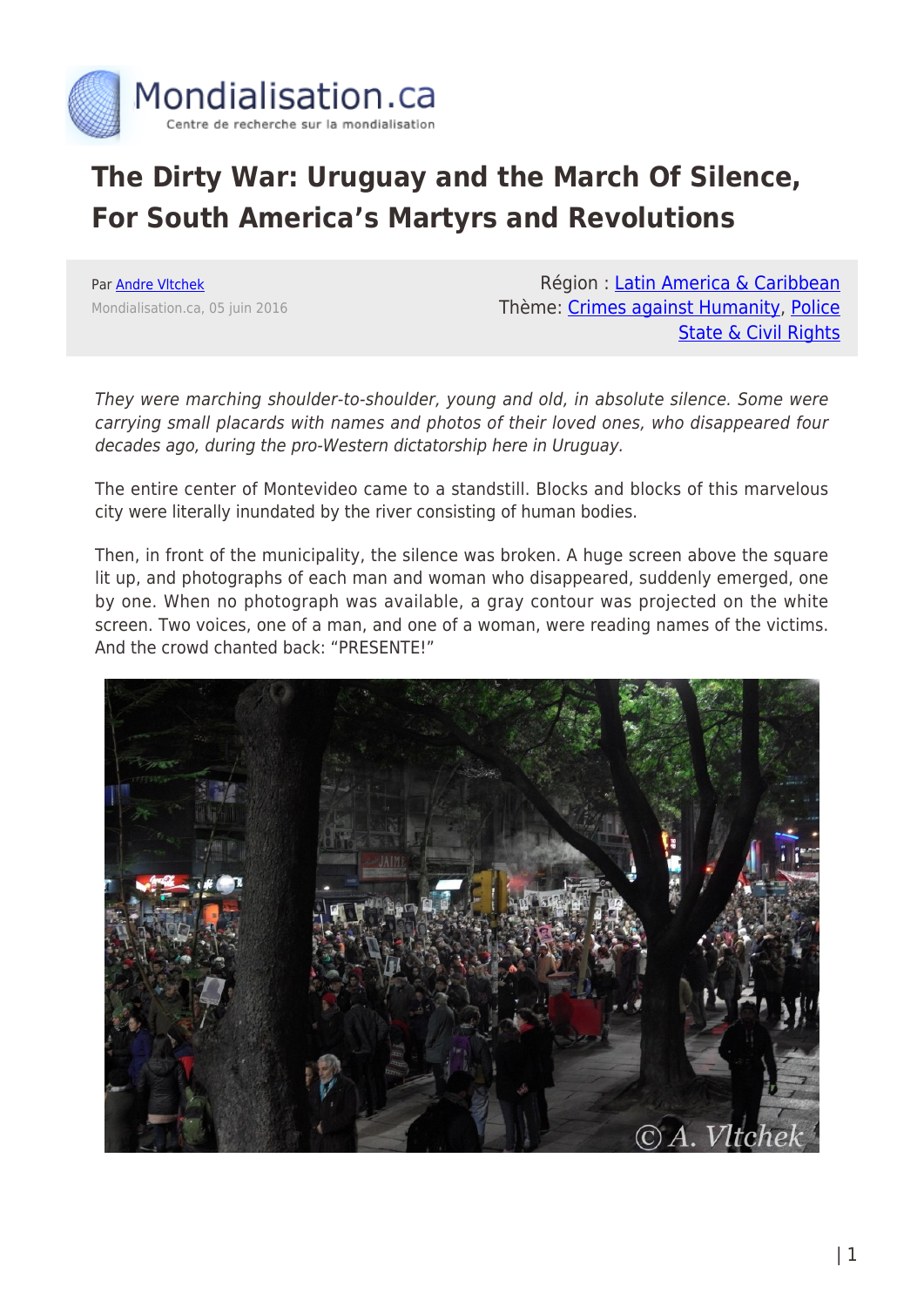

One block further, the "March of Silence" ended. The national anthem of Uruguay resonated all over the old city. Some people stood still, in silent salute and reverence, others fell into each other's arms, weeping openly and uncontrollably.

Uruguay, at least to some extent a socialist country, was still standing. All over the continent, left-wing governments were collapsing, under the terrible weight of constitutional coups as well as the media and business manipulations of the 'elites' and the Empire. Argentina was crying out in pain under the neoliberal President Mauricio Macri, while the great Brazilian nation, fooled, cheated and spat at, was just slowly and painfully waking up after the long night of a shameless coup that brought a corrupt lackey and snitch of the West – Michel Temer – to the Presidency.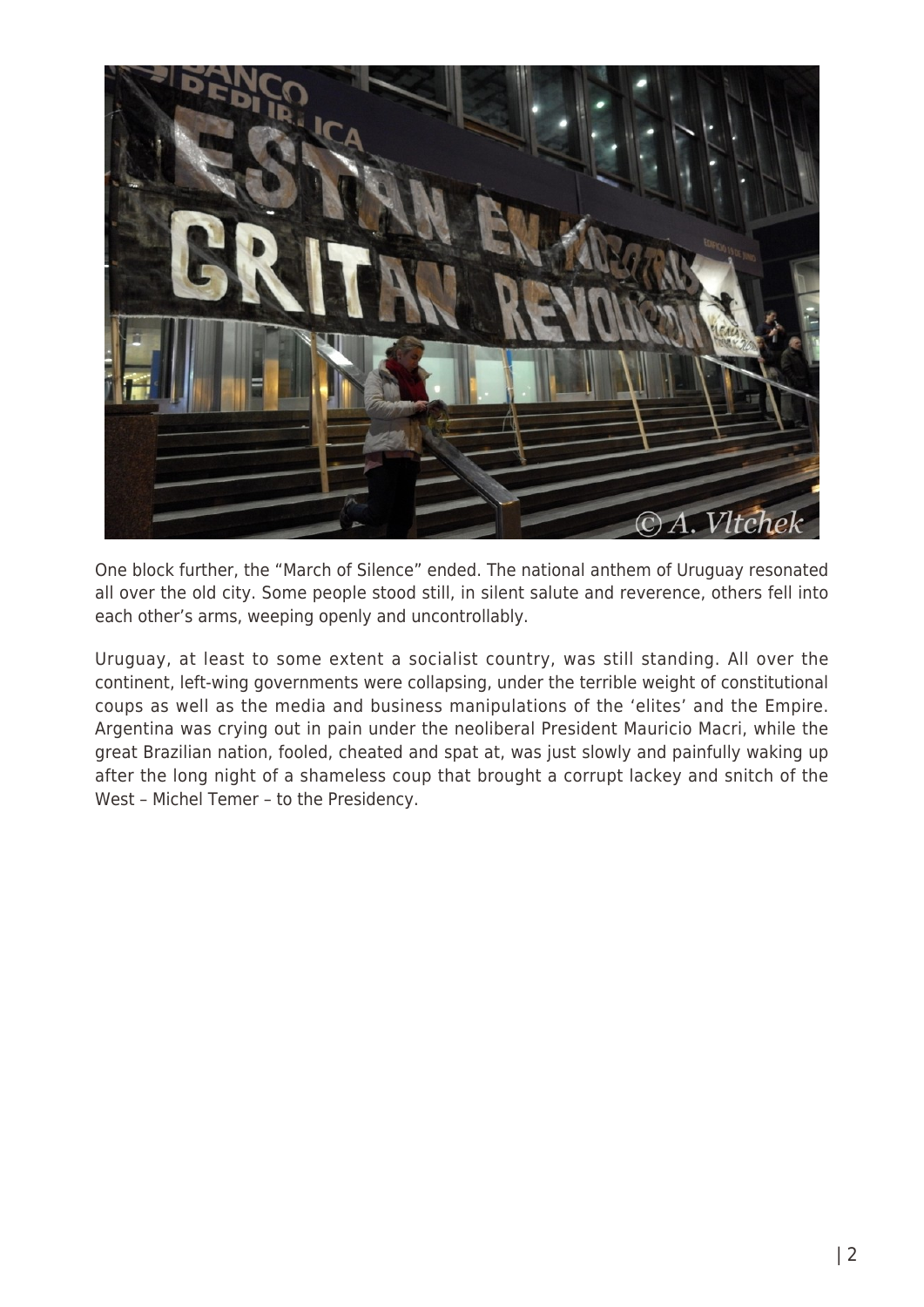

But even in Uruguay, the old establishment was still clinging to power, blocking many essential changes, resisting and silencing the calls for justice.

Around 300 people disappeared in the small Uruguay during the extreme right-wing dictatorship (1973-85), of course much less than in Argentina or Chile.

"But that is enough. Enough!" An old lady who was holding a placard with the image of her sister told me. "300 are much more than enough. We want justice and truth. Because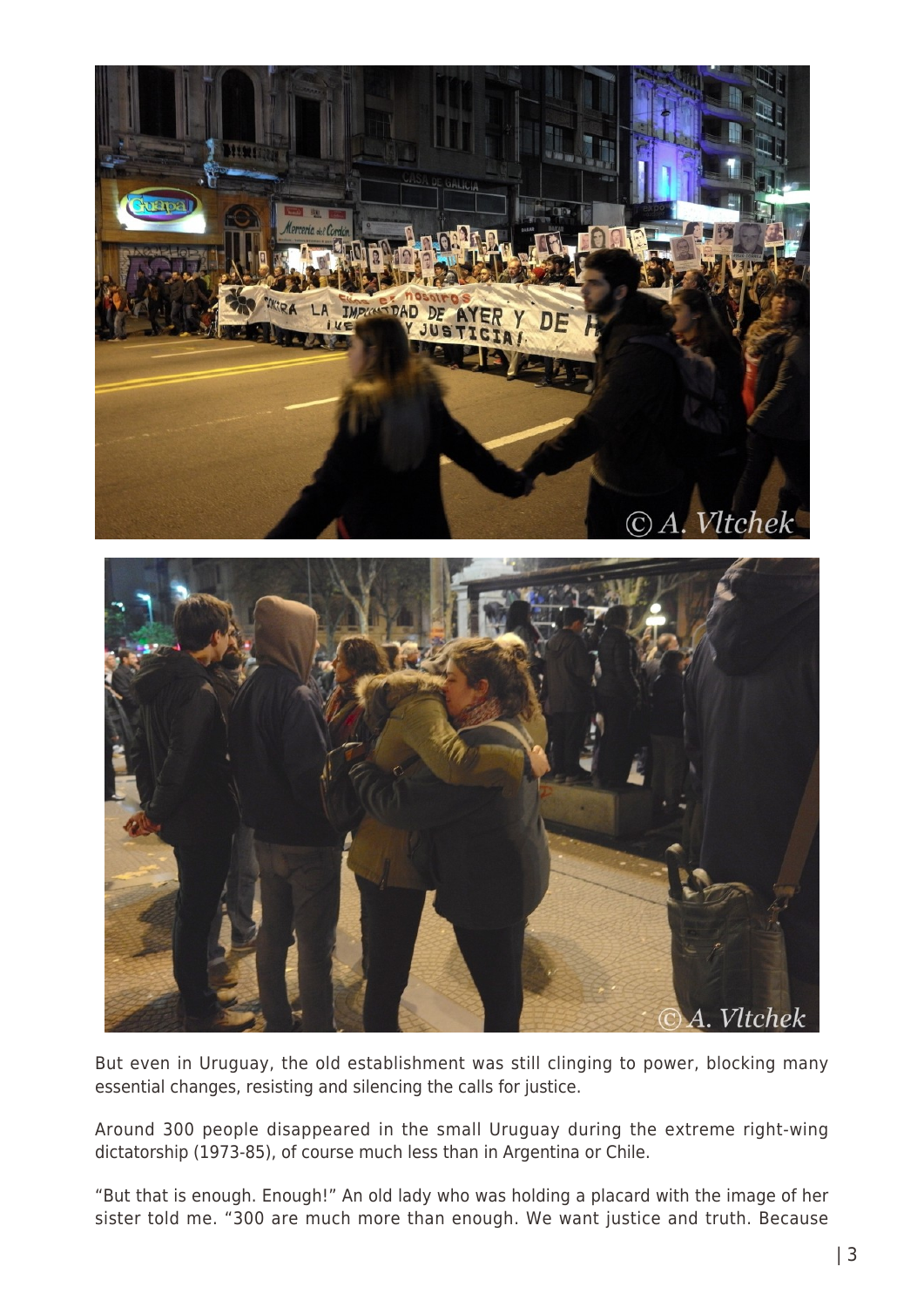without those, there could be no real progress in this country."



One of the posters read:

AGAINST IMPUNITY OF THE PAST AND PRESENT! TRUTH AND JUSTICE!

Other placards were much more explicit:

NO FORGETTING NO FORGIVENESS!

And even one stronger one:

THEY ARE INSIDE US, SHOUTING 'REVOLUTION!'

"This is so impressive, so touching!" whispers my friend Lilian Soto, a leading Paraguayan left-wing politician and former MP and Presidential candidate. "I have already participated in this march on several occasions. I really love this country!"

I briefly speak to my colleague and comrade from TeleSur, who is covering this great event for the entire Latin America and the world.

This year, after what happened in neighboring Argentina and Brazil, the march is gaining great symbolism. Cuban flags are flying, not far from the great Uruguayan Cinemateque, where my film about the US-backed 1965 coup in Indonesia had been shown, many years ago. In front of the statue of Socrates, a man poses, proudly, wrapped in a huge Brazilian flag.

"Those flags were just personal statements by several individuals," explains my friend, Uruguayan journalist and activist Agustin Fernandez. "The demonstration was still mainly about the crimes committed by our past dictatorship."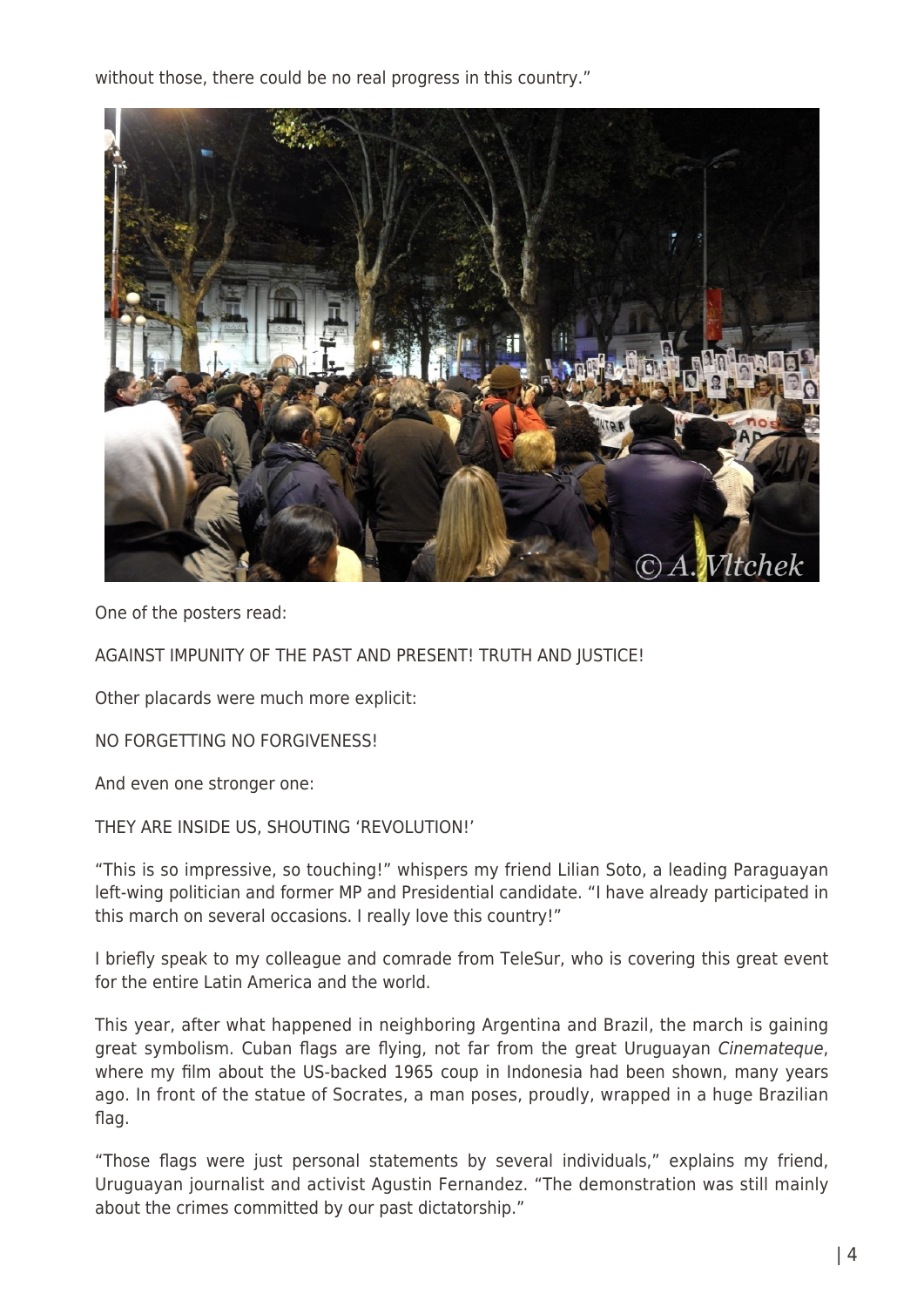Mainly, yes; but those men and women I spoke to, on the night of 21 May, in the center of Montevideo, appeared to be extremely concerned about the macabre developments shaking the neighboring countries.

In Latin America, as well as all around the world, everything is clearly inter-connected. The West; the Empire, are behind almost all the horrid crimes against the humanity.

A great Greek film director, Costa Gavras, depicted the Uruguayan dictatorship and the Yankee involvement (a story of a US diplomat and expert in torture, who was kidnapped by the Uruguayan resistance group Tupamaros), in his iconic film "State of Siege" (1973).

The US and the West were behind the disappearances and torture in this historically peaceful and democratic country… as they were responsible for the horrors of fascist dictatorships in Chile, Argentina, Brazil and elsewhere… and just as they are accountable for the recent 'events' in Argentina and Brazil.

Who said that the US was 'too busy in the Middle East, while also provoking Russia and China?' Who said that 'the Empire finally closed its eyes, stopped looking south?' It never does! It never sleeps!

Walking down the streets of Montevideo, photographing and talking to the marching masses, on several occasions I felt like shouting:

"Hugo Chavez Frias!"

And:

"Salvador Allende Gossens!"

Expecting to hear those loud, clear and proud voices replying to me: "PRESENTE!"

(First published by RT)

Andre Vltchek is a philosopher, novelist, filmmaker and investigative journalist. He covered wars and conflicts in dozens of countries. His latest books are: ["Exposing Lies Of The](http://www.amazon.com/Exposing-Lies-Empire-Andre-Vltchek/dp/6027005866) [Empire"](http://www.amazon.com/Exposing-Lies-Empire-Andre-Vltchek/dp/6027005866) and "[Fighting Against Western Imperialism"](http://www.amazon.com/Fighting-Against-Western-Imperialism-Vltchek/dp/6027005823). Discussion with Noam Chomsky: [On](http://www.plutobooks.com/display.asp?K=9780745333878) [Western Terrorism](http://www.plutobooks.com/display.asp?K=9780745333878). [Point of No Return](http://www.amazon.com/exec/obidos/ASIN/0977459071/counterpunchmaga) is his critically acclaimed political novel. [Oceania](http://www.amazon.com/exec/obidos/ASIN/1409298035/counterpunchmaga) - a book on Western imperialism in the South Pacific. His provocative book about Indonesia: "Indonesia - The Archipelago of Fear". Andre is making films for teleSUR and Press TV. After living for many years in Latin America and Oceania, Vltchek presently resides and works in East Asia

La source originale de cet article est Mondialisation.ca Copyright © [Andre Vltchek,](https://www.mondialisation.ca/author/andre-vltchek) Mondialisation.ca, 2016

Articles Par : [Andre Vltchek](https://www.mondialisation.ca/author/andre-vltchek)